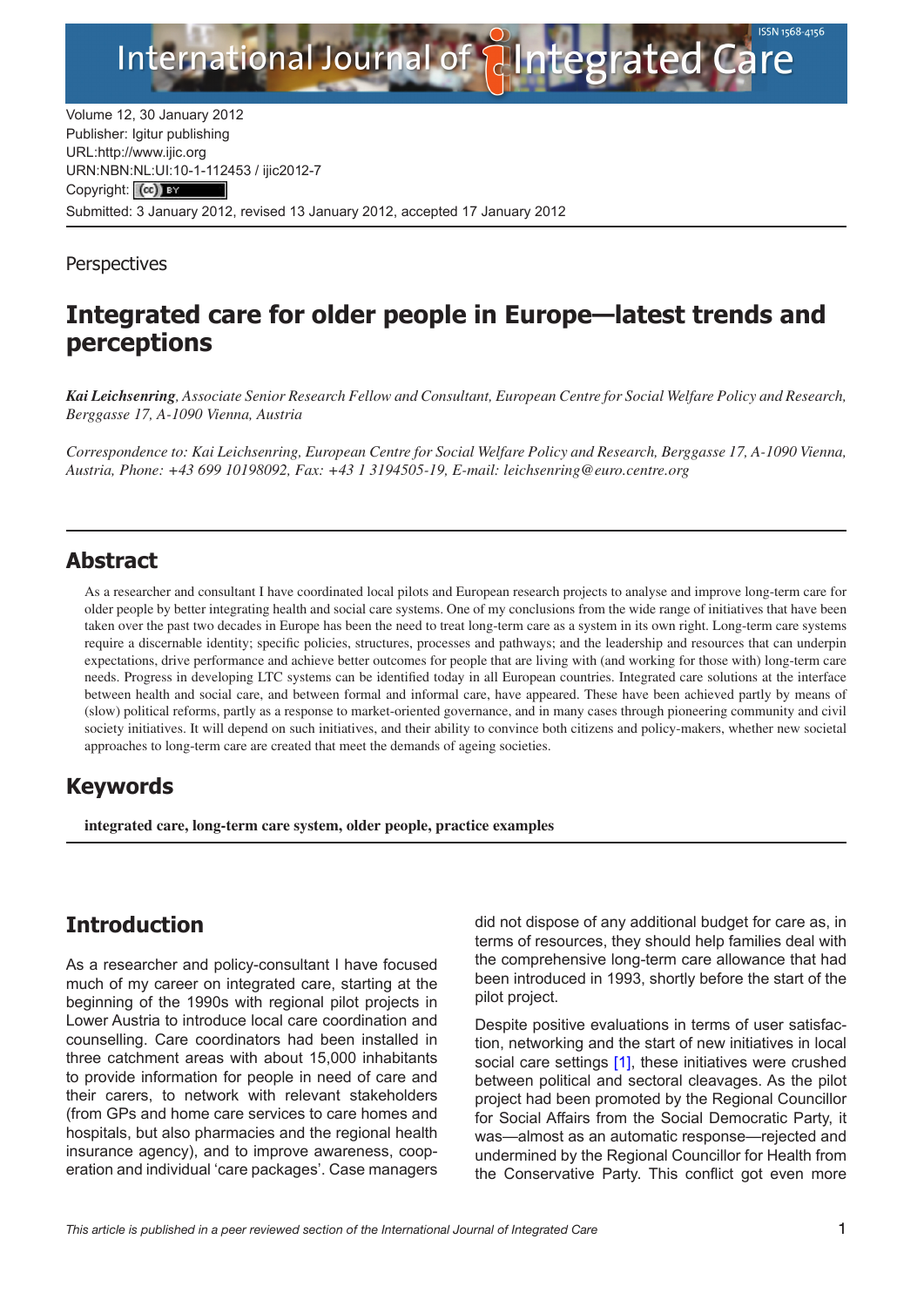complicated as most home care agencies in Austria are affiliated to the political parties. Concerning the professional cleavages, it was not easy to find GPs collaborating with the project. Although they complained about "too much time spent with older patients just visiting for a chat" they seemed to fear competition or loss of status, and some had communication problems due to the professional background of the case managers (social workers). Similar challenges had to be faced with hospital staff.

As a result of my experiences in Lower Austria and comparative studies about payments for care and other innovations in social and health care in Europe [\[2,](#page-3-0) [3\]](#page-3-0). I wanted to learn more about integrating social and health care, and how this challenge was tackled in other countries. An EU project "Providing Integrated Health and Social Care for Older People" (PROCARE) which I coordinated and carried out with colleagues from nine European countries from 2002 to 2005 [[4](#page-3-0), [5](#page-3-0)] showed that "national health and social care systems remain—at best—loosely coupled systems that are facing increasing difficulties, given the current challenges, in particular in long-term care for older persons: increasing marketization, lack of managerial knowledge (co-operation, co-ordination), shortage of care workers and a general trend towards down-sizing of social care services continue to hamper the first tentative pathways towards integrated care systems" [\[6\]](#page-3-0). However, based on the findings of this project, we went on to search for elements of 'emerging long-term care systems' by modelling and illustrating a systematic framework for long-term care with colleagues from 13 European countries [[7](#page-3-0)]. INTERLINKS which was funded under the 7th Framework Programme of the European Commission has been another important step to improve the knowledge base for prevention and rehabilitation, informal care, quality of services as well as governance and financing of long-term care.

This perspectives paper aims to reflect upon my experience in researching long-term care, the rationale for creating integrated long-term care systems, and to showcase some innovations needing further research and development.

## **Towards an integrated system of long-term care for older people?**

Systems theory protagonists have dealt with health and long-term care only marginally. Yet they underline that health systems' success is based on its clearly defined function to cure patients from illness  $[8]$  $[8]$  $[8]$ . Health systems reveal, however, difficulties in coping with chronic diseases, disabilities and situations that necessitate long-term care and the communication with a wide range of stakeholders beyond their boundaries [[9](#page-3-0)]. This is why social innovation in terms of making a functional differentiation towards integrated LTC systems with their own identity is an appropriate approach since it calls for specific structures, processes and resources that connect to the 'lifeworld', as Habermas [\[10](#page-3-0)] coined it, of older people in need of care, their families and informal carers.

Based on more than 30 national reports, European overviews and working papers the INTERLINKS consortium constructed a framework for an 'ideal-type' long-term care system (see the INTERLINKS project website at <http://interlinks.euro.centre.org/> which shows how all the different types of care for older people need to be identified, co-ordinated and managed to improve person-centred care). Altogether, the 'ideal-type' INTER-LINKS framework for long-term care brings together 135 key issues under six 'framework themes' that have to be considered to analyse and improve existing systems at the interfaces between health and social care. Apart from the need to give an 'identity' to long-term care (as argued above) the themes comprise: policy and governance, organisational structures, management and leadership, processes and pathways as well as means and resources.

To give an example of the depth and complexity to the long-term care system components identified, the theme 'organisational structures' has a number of subthemes including 'formal care in the home and community' within which the following key-issues were defined:

- •• access points (referral, counselling, one-stopshops)
- •• flexible and adaptable services to suit individual needs and individual lifestyle
- multi-professional teams (e.g., preventive/rehabilitative measures)
- structures that facilitate coordination and cooperation with other formal and/or informal care (including mobility and transport)
- •• structures that facilitate communication, planning and care delivery with informal carers
- practitioners in independent practice as gate keepers and/or personal case and care managers
- •• diversity-friendliness: recognition of the specific care needs of hard-to-reach groups, especially their specific needs for information, coordination and support to access available services and benefits.

What may sound here to be a highly abstract exercise for the research project has actually been supplemented by a focus on the practical aspects of longterm care from the viewpoint of users, carers and all other stakeholders involved in care delivery. This is underpinned by the description and analysis of almost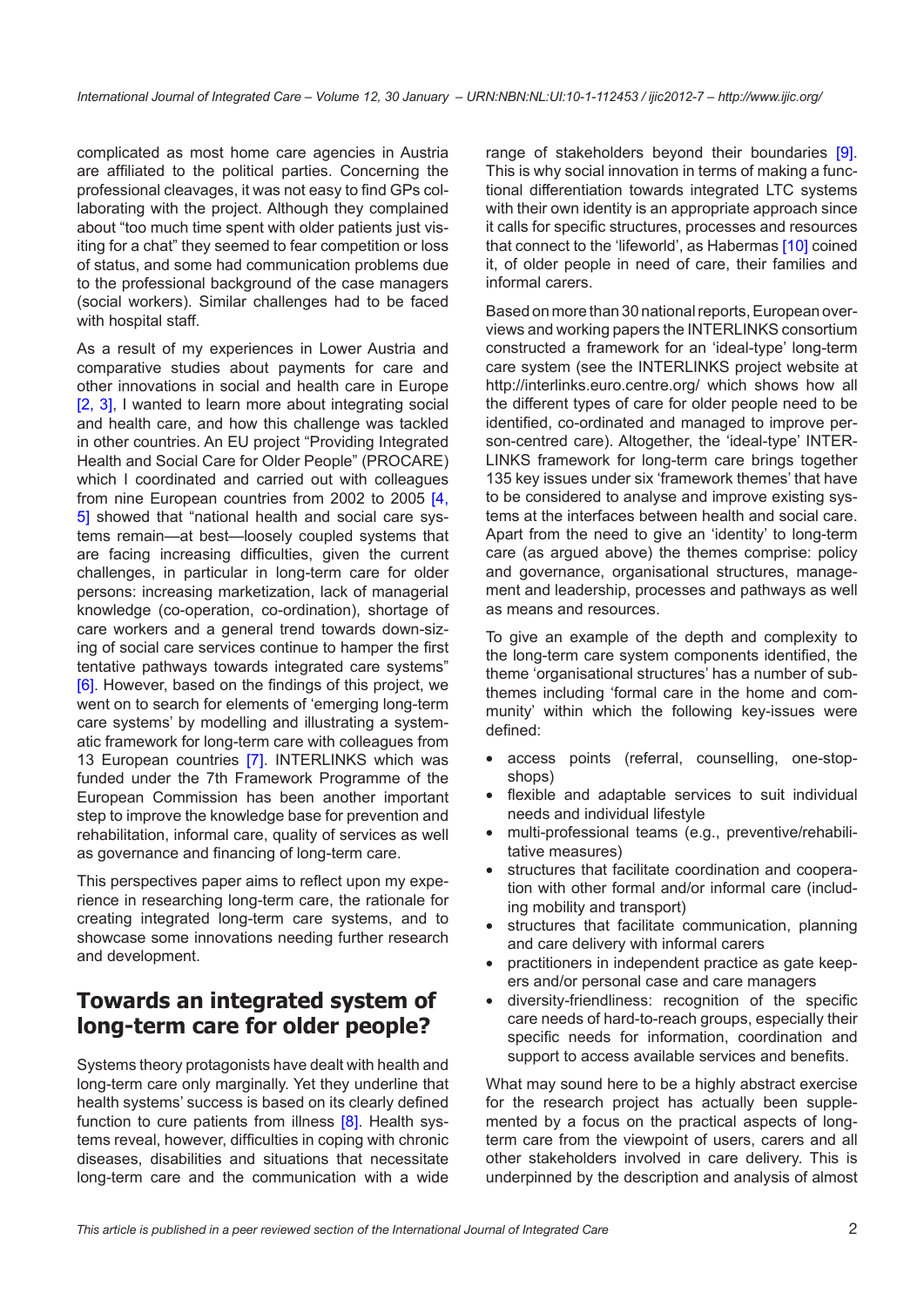100 innovative practice examples that illustrate how these key issues can be addressed in a meaningful way by focusing on users and the need for coordination and integration.

The framework and the practice examples have been validated by members of a Sounding Board, representing European stakeholder organisations in ageing and long-term care, and by the members of National Expert Panels in 13 participating countries.

The INTERLINKS framework for long-term care wants to inspire policy-makers and practitioners to work towards integrated long-term care systems by learning from validated practice examples with a focus on prevention and rehabilitation, the development of quality management and support for informal carers. The framework helps to find innovative ways to provide integrated care and to learn from other countries—in other words, to meet an objective that has been formulated in countless research and policy-papers in the past. Having been involved with many long-term care developments over the past 20 years, my experience is that it usually takes at least 10–15 years for pioneering approaches to get acknowledged in one country and often even longer to cross borders. In addition, concepts such as integrated care have many meanings even within the health care system [\[11\]](#page-3-0). Tools and methods for a quicker information exchange, crossborder evaluations and adaptations, including the development of a common understanding, are therefore urgently needed. EU research projects such as INTERLINKS may partly contribute, but even within the group of interdisciplinary experts participating it took almost the entire project period to agree on terms and approaches. National idiosyncrasies often prevail on shared findings even in research, not to speak of national policies and governance. This slightly negative stance, however, should not prevent us from further efforts to bring about change at the interfaces between health and long-term care.

# **Practice examples**

The INTERLINKS project has identified a wide range of practice-based examples that work towards better linkage, coordination and integration of long-term care—at various levels and addressing different sub-themes and key-issues that have to be developed in order to bring about long-term care systems. For instance, on the systems level, governance mechanisms that make appropriate government levels accountable for providing an appropriate infrastructure (e.g., Sweden, Denmark, partly England) or that allow funding for individuals with long-term care needs (e.g., Austria, France, Germany) as well as, on a local level, for

informal, including migrant carers (e.g., first steps in Italy, Spain).

Also, mechanisms to better link prevention and rehabilitation to long-term care, including new job profiles such as case management and 'Everyday Assistants' (Germany) or community nurses promoting personcentred care (e.g., Netherlands) are an important ingredient to generate new perspectives towards integrated long-term care. Among the wide range of innovative approaches—always recalling that national differences for innovation have to be considered before transferring particular ways of working from one country to another—one example for flexible and adaptable services to suit individual needs and individual lifestyle should be specially highlighted: 'Care in the neighbourhood' ('Buurtzorg') is an example from the Netherlands that shows particularly well that there are opportunities for a quick roll-out of new ideas if they prove their quality to be client-oriented and costefficient.

The Buurtzorg model [[12](#page-3-0), [13](#page-3-0)] was designed by experienced district nurses in 2006 with the objective to provide integrated home care, i.e., with connections to social services, general practitioners, and other providers, for all persons who need care at home. Care is delivered by small self-managing teams with a maximum of 12 professionals. To keep organisational costs as low as possible, ICT is used for the organisation of care with a small but efficient centralised back-office. The Buurtzorg method has six sequential components, which are delivered as a coherent package and cannot be delivered separately. The package includes assessment, mapping and involving the network of informal care as well as formal carers, care delivery, support of the client in his/her social roles and the promotion of self-care and independence. The model was introduced on the strictly regulated quasi-market of Dutch home care and had to compete with usual providers for clients and contracts. By mid-2010, teams were active in 250 locations, with a total number of staff in these teams of 2600 (amongst them 1500 qualified district nurses) who serve about 30,000 clients annually. The growth rate of Buurtzorg has continued since with about 70 staff members in 5–10 teams per month. The centralised back-office consists of about 30 professionals. Today, Buurtzorg ranks number 1 amongst all home care organisations in user satisfaction according to results of the mandatory national quality of care assessment. In 2011, the organisation has been awarded a prize as the best employer of the Netherlands in organisations with now more than 4000 employees. A significant result is the impressive decrease of costs that seem to be less than half than those for usual home care [[14\]](#page-3-0). Buurtzorg may be setting a new standard for home care in the Netherlands.